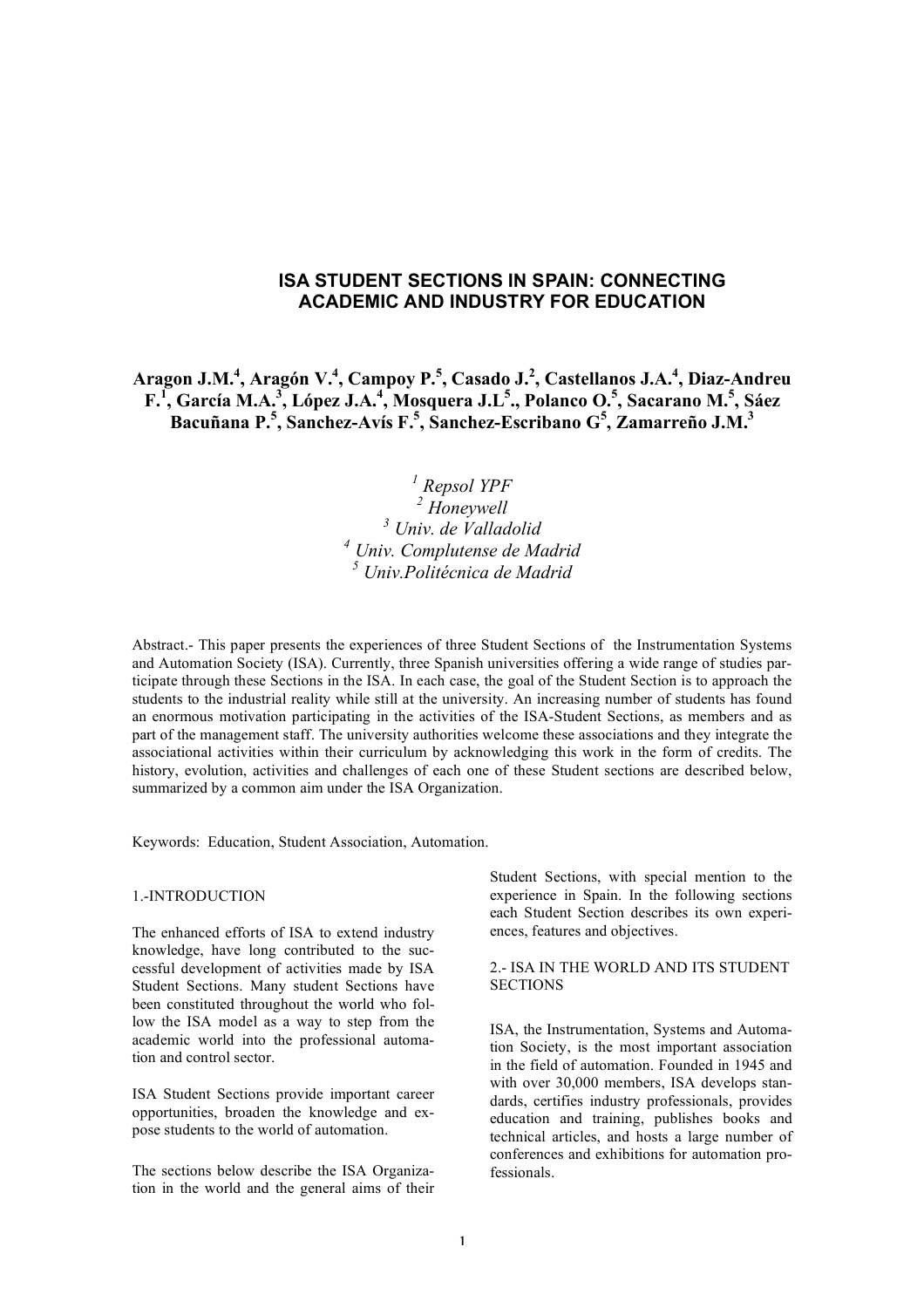Its members come from 110 different countries and it is active in a wide variety of industries that include petrochemicals, pharmaceuticals, automotive, energy, etc.

Between the main and differentiating values of ISA are its permanent and intense relation to industry and the practical application of the instrumentation, systems, and automation theory. Most of the members of ISA are working within the industry, thus the recommended practices, standards, training courses as well as organized activities focused on the needs of the industry.

Besides the professional member ISA Sections throughout the world, there are over 175 ISA Student Sections.

Student Sections are devoted to those students who are interested in the field of instrumentation, systems and automation, and want to improve their knowledge on these subjects, and want to have a closer contact with their industrial application.

ISA International offers a very reduced membership fee to students and access to almost all the same services available to regular members. Accordingly, they receive InTech magazine on a monthly basis, they have special discounts on books and other training material, and can participate in international student contests. They can also apply for a special grant to continue their studies.

## 3.- GENERAL ASPECTS OF THE STUDENT SECTIONS IN SPAIN

ISA Spain started in 1998. From the very beginning, it was interested in promoting contacts and collaboration between industry and universities. An effective way to accomplish this goal was to form Student Sections.

Right now, we have three active Student Sections: Universidad de Valladolid, Universidad Complutense de Madrid, and Universidad Politécnica de Madrid.

ISA Spain (the professional section) helps the Student Sections by inviting the students to attend its activities, thereby fostering students contacts with the experienced professionals and face the day to day challenges faced by the professionals. Special grants are offered to allow participation in the non-free training courses and conferences.

We also help to get hands-on training temporary jobs in companies related to automation, which is a very important professional and personal experience for the students.

A special prize for the best student academic work is given once a year.

The Student Sections are encouraged to organize their own activities: training courses, conferences, visits to industrial plants, etc. ISA Spain cooperates with them providing contacts to facilitate the organization.

From an organizational point of view, one of the members of ISA Spain Executive Committee is in charge of relations with the Student Sections. This is important to obtain effective coordination. This officer and two volunteers maintain regular meetings with the Section Advisors (University professors who help the student section) and the Section Commitees.

In ISA Spain, we believe this is a worthy effort. Student Section activities help to facilitate contacts between industries and universities, it is useful to achieve a greater visibility of the Automation industry in the Society and it is important to attract outsatnding students to the profession.

## 4.- THE EXPERIENCE AT THE UNIVERSI-DAD DE VALLADOLID

The first ISA student section in Spain was created at the Universidad de Valladolid, hosted by the System Engineering and Automatic Control department. Previous personal contacts between people from the department and people from ISA-Spain made possible the proposal. At that time (year 2000), students from chemical engineering were very active and interested in instrumentation and process control areas. Francisco Díaz-Andreu (from Repsol-YPF and member of ISA-Spain) and two professors from the System Engineering and Automatic department (Jesús M. Zamarreño and Miguel A. García) made the proposal to the students to start an ISA student section.

The first steps to succeeding in this project were diffusion of the student section in local press and among the students from engineering, physics, computing, etc. Support from ISA International (Laura Crumpler), ISA Europe (Alex Bobovitch) and ISA Spain (Francisco Díaz-Andreu) were essential for starting the student section.

Student activities include courses, some visits to nearby industries, conferences from industry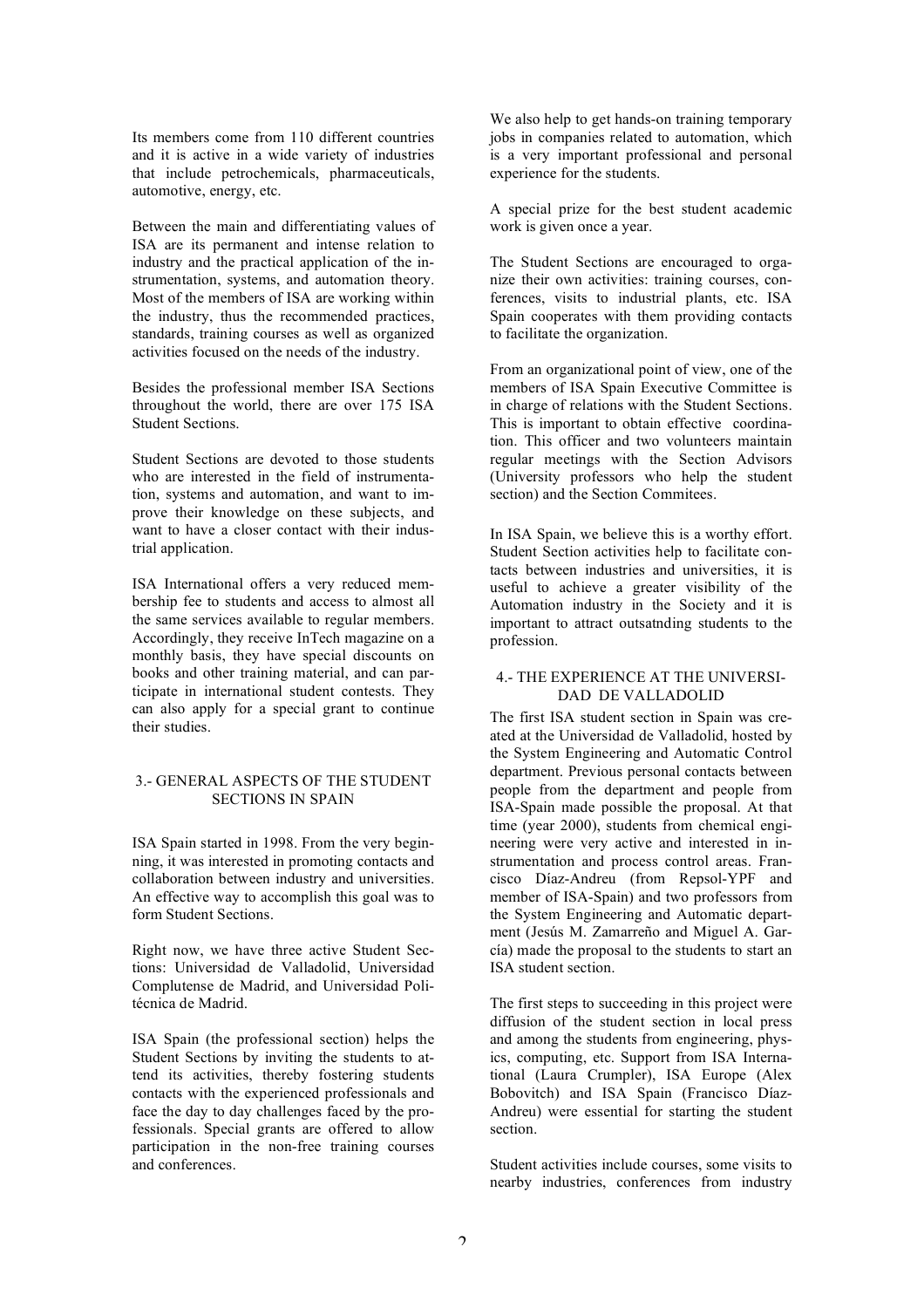experts, etc. Students also have the possibility to attend courses organized by the professional ISA Section at Madrid and also the ISA Spanish annual conference. Students also participate in activities with other European sections such as competitions,meetings and publishing papers. The section owns a small library with books demanded by the students. The information of our activities (courses, conferences, …) is made through posters, the web page (http://estudiantes.isa.cie.uva.es) and the e-mail list. Exclusive announces for members such as meetings, job offers, etc. are made only by email. As specific examples of daily life in the section, the following activities were performed last year (2005):

- Annual Meeting in February
- One student participates in an ISA Student European Competition presenting a paper published in "Education for All" event (April)
- Conference "Industrial buses: Application in cryogenic control system, in LHC" by Enrique Blanco (CERN)
- Conference "Safety and control in the process industry" by Almudena Alvarez (Honeywell)
- Course "Matlab and their applications in Science and Engineering" in October
- Course "Advanced Matlab" in November
- Course "Processes Simulation with EcosimPro language" in November
- Renewal of Section Officers in December

This University-Industry cooperation has made possible two important events at the Universidad de Valladolid such as the First and Second Meeting ISA University-Industry in 2002 and 2003. At these events, companies supporting ISA Spain have gathered curriculums from students and some of them have got their first job thanks to ISA. Once a year, ISA Spain gives an award to the Best Work on Instrumentation, Automation and Control. In this way the students can show their works and results obtained at the University to the Industry.



Fig. 1. Membership evolution at the University of Valladolid

Having an ISA student section in our University has made known the instrumentation and control field among the students. Courses organized by the section have made possible a better knowledge of some subjects by the students, such as robotics, PLCs, Matlab, LabView, SCADAs, OPC, etc.

The main problems in maintaining the section are the renewal of the Section Officers (students are reluctant to become presidents) and the participation in international competitions with other ISA student sections. For solving these problems, the role of the advisor is important.

To sum up, the creation of an ISA student section at the Universidad de Valladolid 6 years ago has made possible a direct link between the students and the industry. Both parts have got feedback from each other. Students who participate actively in the section get confidence on their expertise and usually find a job in some of the ISA associated industries.

## **5**.- THE EXPERIENCE AT THE UNIVERSI-DAD COMPLUTENSE DE MADRID

The ISA Students Section of the Universidad Complutense de Madrid (ISA-UCM) was established in 2003 by Undergraduate and PhD students of the Chemical Engineering Department. It was founded with the help of the present Advisor of ISA-UCM, Dr. José Manuel Aragón, Associate Professor of Chemical Engineering, Dr. José Antonio López, Associate Professor of Automation in Physical Sciences and professional people belonging to ISA-SPAIN and ISA-USA.

The headquarters of the association are in the Chemical Engineering Department at the Chemical Sciences School but it has lately come close also to Physical Sciences, and Chemical Sciences.

Since it was established, ISA-UCM has been involved in setting up activities, which provided considerable prestige to this association. Because of this, the number of associates is increasing every year, reaching now 63 members.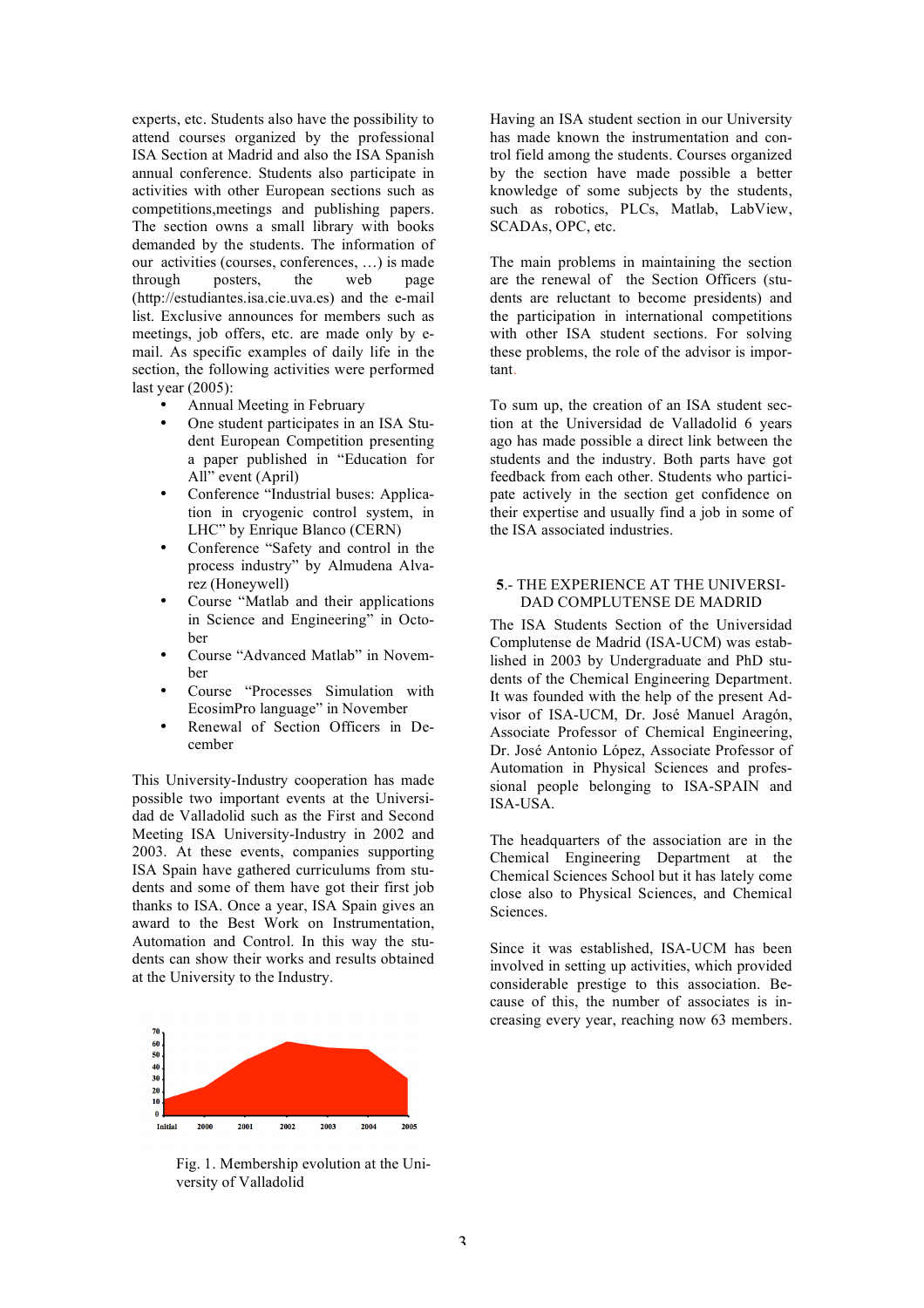

Fig. 2. Number of members (PhD and Undergraduate students) of ISA-UCM



Fig. 3 Evolution of members' profile.

To attract students to our association, we follow several ways, such as classroom presentations, offering free activities for members or even including the membership fee in the registration courses promoted by our association.

Although many new members keep joining the association, our main problem is finding people to participate in the committee. Students like to attend our activities, but not much to organize them. We try to overcome this difficulty by explaining to the new members how belonging to a work group facilities to develop management skills (very useful nowadays), as well as provides an occasion to meet important people within the field of Instrumentation and Control.

The main goal of the association is to serve as a link between the University and this industrial sector. ISA-UCM wants to provide a practical and real value from this technical world. To this purpose:

- During our 3 years of activities the Association offered 10 internships and 5 jobs in private companies. In several cases, members of ISA-UCM were hired in companies like Emerson Process or Invensys.
- The association facilitates the participation of students in the only Master of Instrumentation and Control existing in Spain, which is organized by ISA-SPAIN in collaboration with the High Institute of Energy (ISE), of the Repsol Foundation.
- Courses with a very practical focus and a clear interest on professional matters are organized, such as "Project Management using MS Project" and "P&IDs representation with MS Visio applied to control strategies". One of the distinctive characteristics of these courses is that teachers are always professional people with a high experience in the field, such as engineers of companies like AIRBUS or INITEC. Additionally, students taking these courses can get scholarships credits.
- Conferences about the I&C day-by-day world are given, focusing mainly on hot topics and the looking for the first job issues.
- Members can also use the association library, where books, magazines and documents of ISA-SPAIN can be found.
- Opportunities are given to students to visit factories and research centres, like the Technologic Center of Repsol or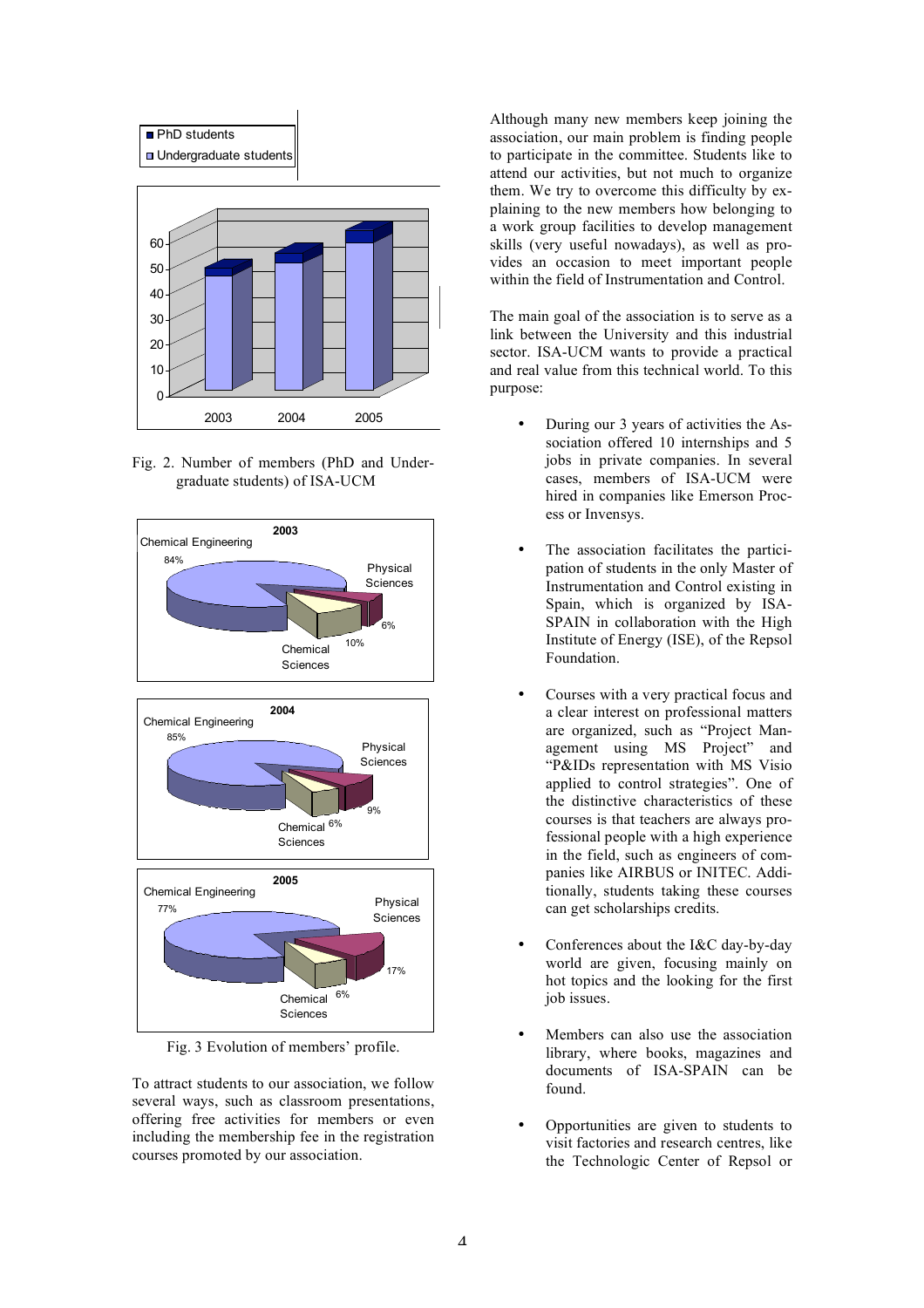the Institute of Industrial Automation (I. A. I.).



Fig. 6. S.S. of UCM visits the I.A.I

By becoming members of our association, students with similar technical interests have an opportunity to share their ideas and to improve their background as future professional as well as their abilities for team and collaborative work. All of these increase their chance to find a job later on.

To participate in our activities and have a closer view of the association, students can enter the web page of ISA-UCM (http://www.ucm.es/info/isaucm/) and use an email list for contact and exchange of information.

The present purpose of ISA-UCM is to promote the participation of students in the various activities of ISA-INTERNATIONAL, such as The Second Paper Contest of ISA European Students.

#### 6.-THE EXPERIENCE AT THE UNIVERSI-DAD POLITÉCNICA DE MADRID

The third Student Section of ISA-Spain, was founded on November 2004 at the Escuela Técnica Superior de Ingenieros Industriales (ETSII) at the Universidad Politécnica de Madrid (UPM). It was the result of the combined effort of a group of professors of the Department of Systems and Automation Engineering, and a group of student very keen in the advances of Automation, Control and Robotics. Both with the support of ISA-International and ISA-Spain.

The student's section ISA-UPM, has its office in an emblematic historic building of the UPM in Madrid-Spain. During its first year of activities, the Student Section of ISA-UPM reached the number of 51 associates, most of our members have chosen the Engineering studies of Automation and Electronics, and some of our members are also PhD. students.

Presently the ISA Student Section offers the following services to its student members: seminars, courses, visits to industries, technical meetings, scholarships and employment trainships. Focused on the relevance of staying updated in all control techniques, the organization of many seminars and courses is giving our members a further training on the control and automation industrial environment. Another way of achieving these objectives is by organizing visits to several related industries.

An important issue of the Student Section is the fact that the members can actively participate in the activities to be organized by e-mail,web pages and regular meetings; this increases the effectiveness of the activities and the orientation of the UPM ISA-Student towards a more active participation o f its members.

In our short history we feel optimistic seeing the achieved goals:

1. Around 50 members in just two years.

2. Free elective course credits to those members who attend to our activities.

3. Many of our members have often attended to the organized activities (visits to industries, technical conferences, technical meetings of ISA-Spain) organized during these two years.

In a constant effort to make our members aware of real situations faced by the industry and involve them into the actual needs of the industry, we are focusing on increasing seminars, courses and visits to industries. So this way we provide them with the necessary tools and skills to face the actual challenges of the professional world.

At ISA-UPM we found that these activities are the most effective way to involve students and joining them within the Student Section, These activities must be focused on the personal interests of the students related to their contact with the industry. In order to achieve this, we have developed a survey that gives us an important feedback from our members of the level of satisfaction and their opinion of the developed activities.

As the areas of knowledge covered by ISA are so broad, our future efforts are going to be focused on increasing the number of members of other fields of engineering studies at our school such as Chemistry, Manufacturing, Mechanics, Energetics, etc. and expand to the remaining